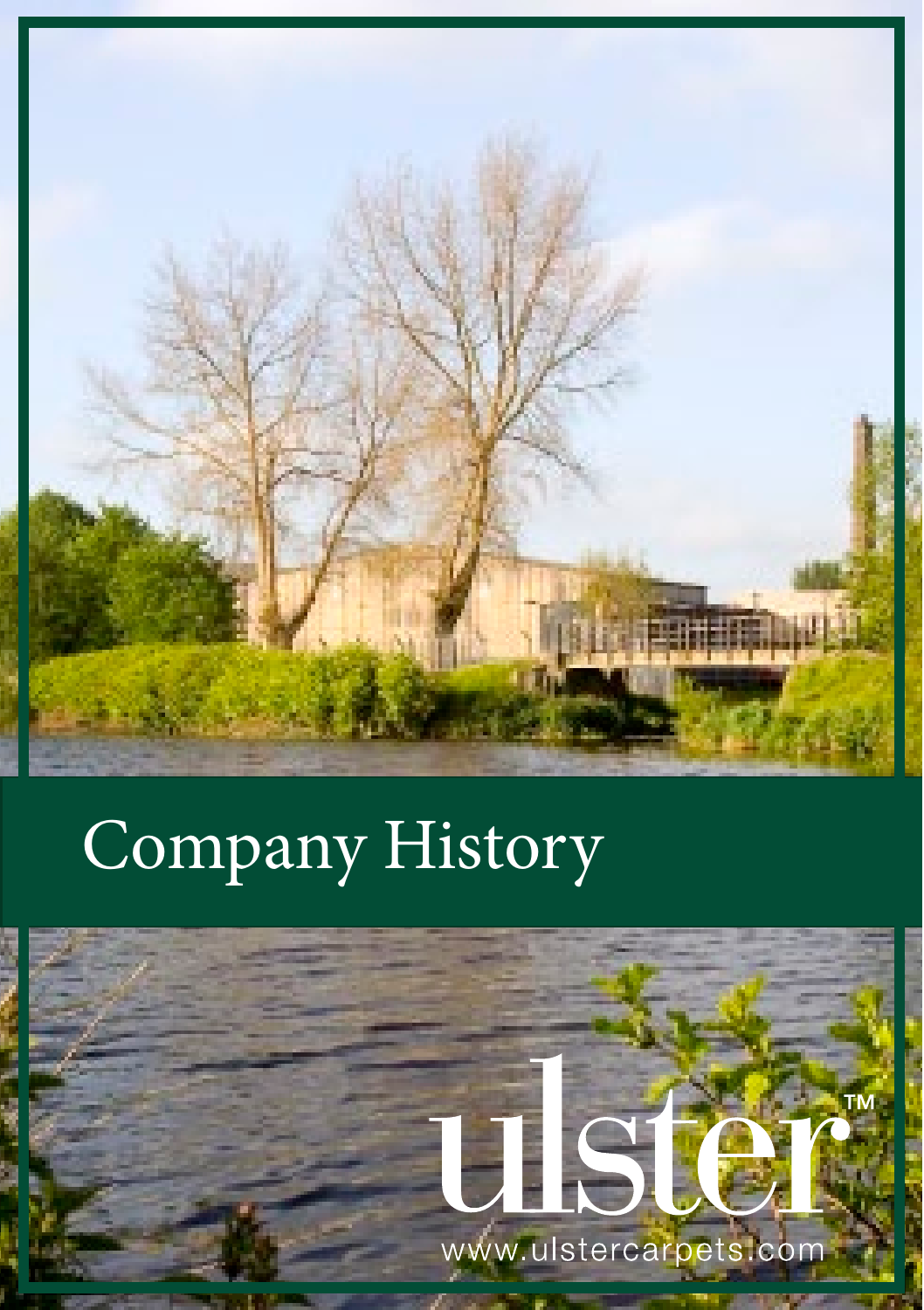## **Behind the Brand**

## **The History**

Ulster Carpets was founded by George Walter Wilson in Northern Ireland in 1938 and is still privately owned by the founders family. Ulster has taken the positive attributes associated with being a family business and combined them with a forward thinking, global aproach to business. The result is a technologically advanced, service driven company with fair, fexibility and a passion for quality.

#### **Manufacturing in the UK & Ireland since 1938**  1. 1. 1. 1. 1. 1. 1. 1. 1.

All of our Wilton & Axminster carpets are manufactued in Ireland in one of the most technologically advanced carpet weaving plants in the world. In recognition of the PSYLO™ weaving technology, developed here, Ulster received the "Queen's Award for Enterprise".





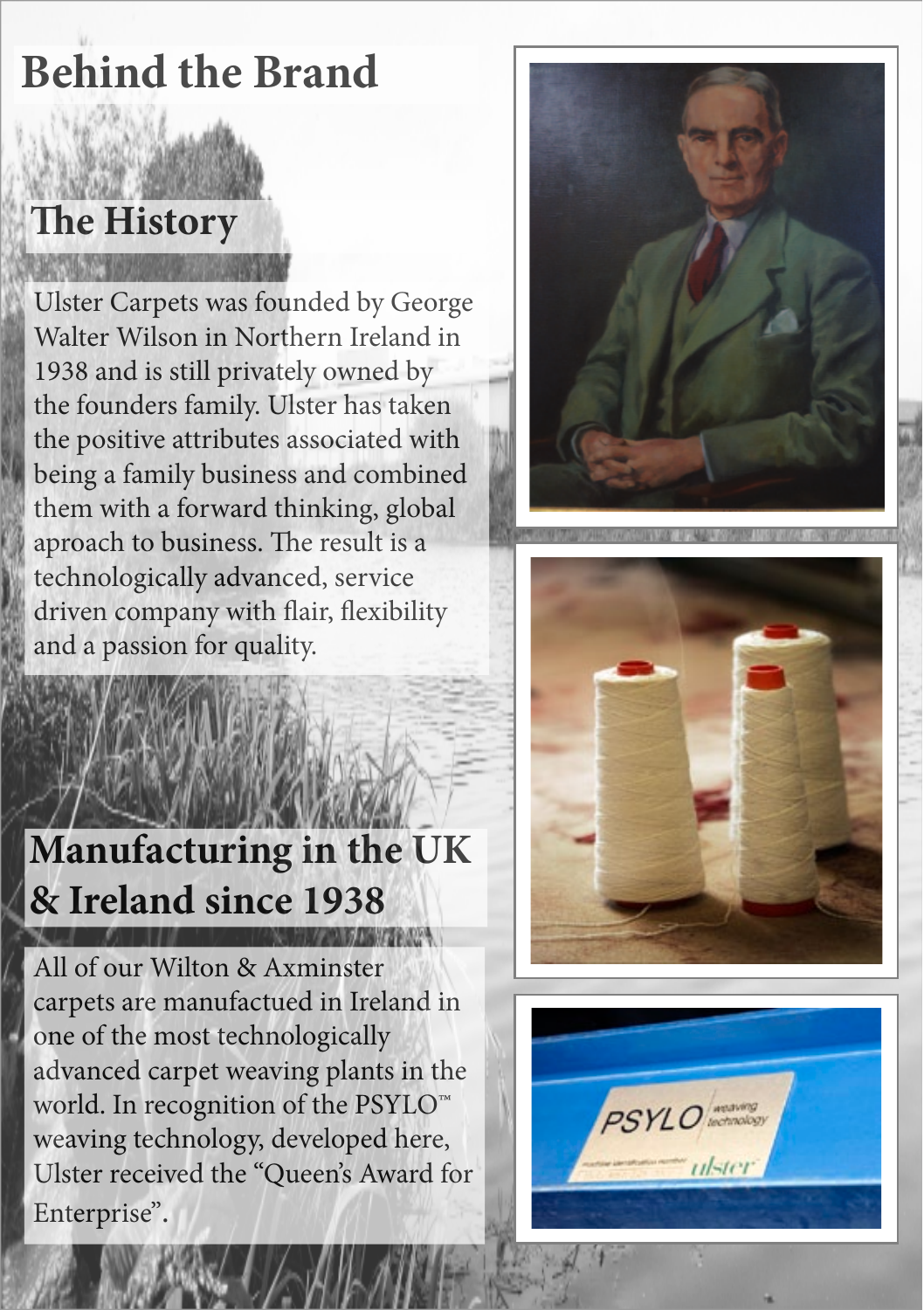#### **Ulster & The Environment**

We take our commitment to minimising our impact on the environment very seriously.

We have an Environmental Management System accredited with ISO 14001, which we have held for over 12 years as well as introducing a sustainability policy and awareness throughout the company and hope to build on the successes we have had to date





### **Waste**

Reducing waste is a key part of Ulster's Sustainablility Policy. 96% of our post industrial waste is now diverted from landfll and either reused or recycled. We are aware that ultimately at the end of their lives most carpets end up in landfill. To try and reduce waste, many of our wool rich carpets have been approved for "Heavy" or "Extra Heavy Wear" by the Carpet Foundation, therefore extending their **lifetime**